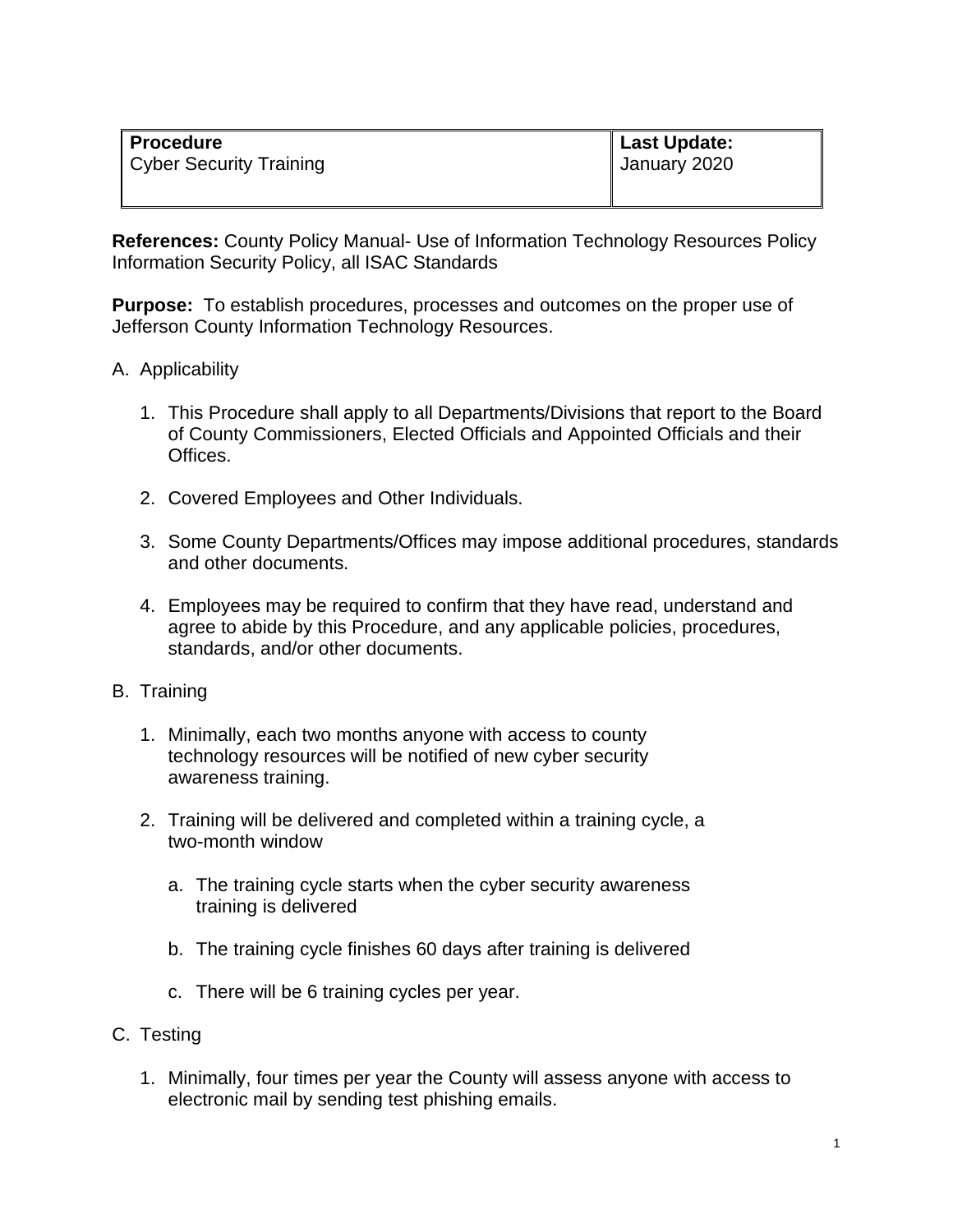- 2. Alternative testing, such as phone phishing, USB and other portable media tests, may be delivered randomly throughout the year to anyone with access to information technology resources.
- 3. If anyone fails a test, the tool will notify the individual they have received and failed a County test.
- 4. Each time the employee or staff fails a test, additional training will be delivered to that individual. The additional training will be required to be completed within five business days from the time the failed test occurred. Follow up training will not exceed 30 minutes in duration. Follow up tests will be delivered each subsequent month until the test is passed.
- C. Failure to Comply
	- 1. On the Department, Division or Office level, failure to comply consists of the following:
		- a. Does not maintain an 85% or better training completion rate during the training cycle, or
		- b. Does not comply with 100% testing requirements, or
		- c. Does not comply with County information security policies, procedures, standards and/or other documents
	- 2. On the information technology resource user level, failure to comply consists of the following:
		- a. An individual not completing training within the training cycle, or
		- b. An individual failing 3 consecutive phishing tests, or
		- c. An individual failing more than 5 phishing tests in 12 consecutive months, or
		- d. An individual causing a loss of data or the spread of malicious software, or
		- e. An individual putting the county at risk by failing to implement skills in taught in training i.e. falling for a phishing or other cyber attack
	- 3. Failure of a department, division, or individual to comply will result in loss of privileges such as access to information technology resources and/or disciplinary action:
		- a. Failure to comply with policy, procedure or standards will result in the loss of information technology privileges.